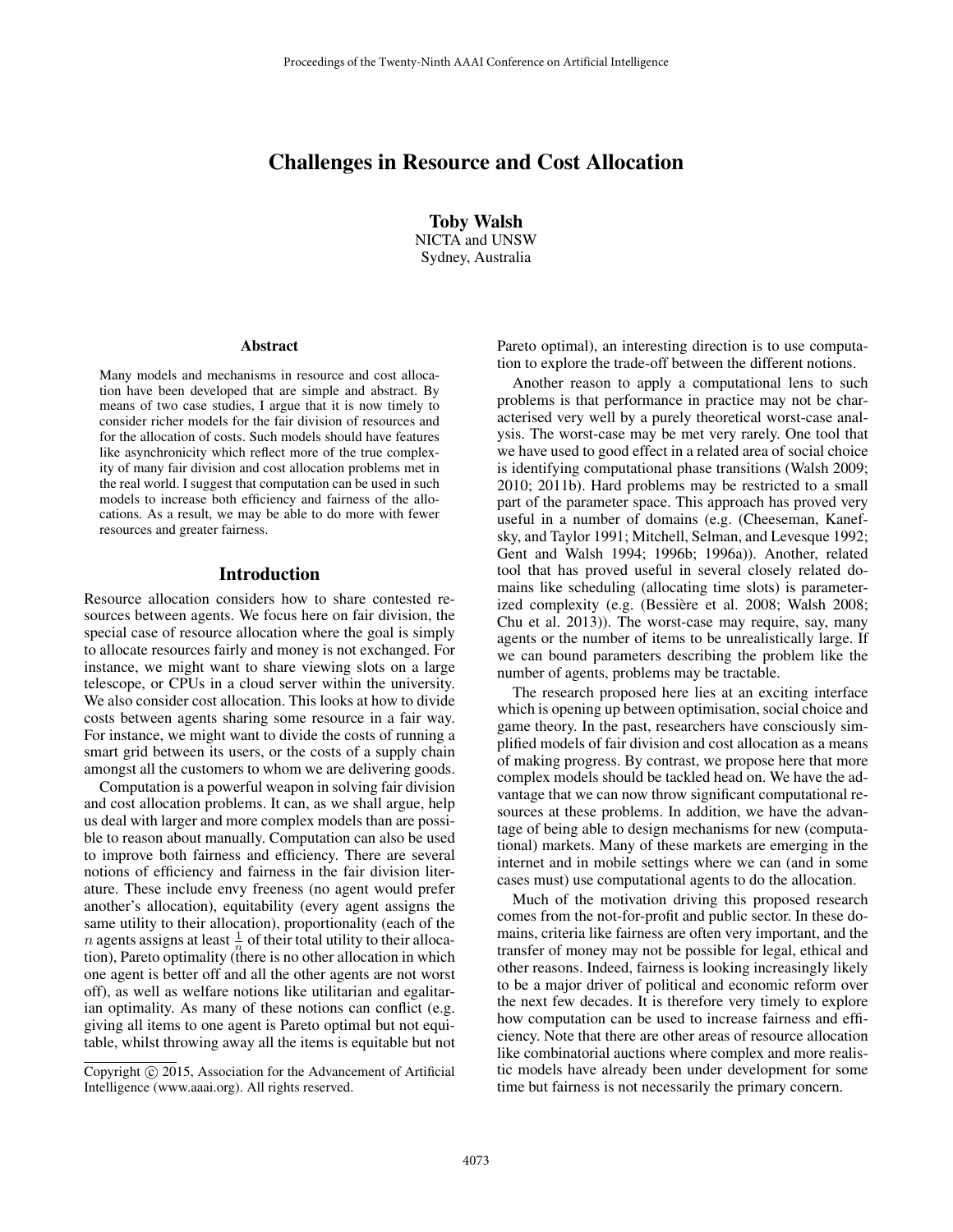## Models for fair division and cost allocation

Fair division has been categorised along several orthogonal dimensions: divisible or indivisible goods, centralised or decentralised mechanisms, cardinal or ordinal preferences, etc (Chevaleyre et al. 2006). As we describe shortly, such categories are not able to capture the full richness of many practical fair division problems. As an example of the sort of abstract model found in the literature, one of the most studied fair division problems is "cake cutting" in which we have a single resource that is infinitely divisible and agents with additive utility functions (Brams and Taylor 1996). As a second example, a simple model for fair division of indivisible goods that has been studied recently in the AI literature supposes we have  $m$  goods to allocate to  $n$  agents, and agents have additive utility functions that are based on Borda scores (Bouveret and Lang 2011; Kalinowski et al. 2013; Kalinowski, Narodytska, and Walsh 2013). As a third example, a simple model for cost allocation in cooperative game theory supposes we can assign a cost to each subset of agents (Winter 2002).

As we argue shortly, abstract models like these ignore the richness and structure of problems actually met in practice. For example, fair division problems are often repeated. The problem we meet today is likely to be similar to the one we will meet tomorrow. As a second example, fair division problems are often online. We must start allocating items before all the data is available. As a third example, cost functions are often complex, and dependent on time and other features of the problem. Such real world features offer both a challenge and an opportunity. For instance, by exploiting the repeated nature of a fair division problem, we may be able to increase fairness without decreasing efficiency. On the other hand, the online nature of an fair division problem makes it harder both to be efficient and fair.

### Two case-studies

We discuss two case-studies (Walsh 2014) which illustrate some of the real world features met in problems in practice.

#### Case study #1: FoodBank Local

FoodBank Local is a startup coming out of the University of New South Wales that is working with Food Bank Australia and NICTA to improve the efficiency of the charity's operations. FoodBank Local were finalists in the worldwide Microsoft Imagine Cup for their novel and innovative approach to using technology for social good. The food bank allocates and distributes donated food to charities who themselves then distribute the food to those in need. This involves repeated fair division problems in which the donated food is allocated to the different charities in a fair way according to their different preferences. The food bank wants to be fair in allocating food so that it does not alienate charities, and so that every sector of the population receives at least some food. The food bank also wants to be efficient as wasting food puts off future donors, and as one of their primary goals is to reduce hunger. In addition, the charities have different preferences over the donated food. For example, some charities can cook the food whilst others cannot.

This fair division problem has several dimensions rarely considered in the literature. It is online (we cannot wait till the end of the day before starting to allocate food), repeated (we have a very similar though not identical fair division problem every day), contains items that don't have to be allocated (but can be stored), as well as items that must be allocated before their expiry date. In addition, there are unequal entitlements (as the different charities have different sizes), complex preferences (the different charities have non-linear preferences over bundles of items), and both divisible and indivisible goods. Finally, each fair division problem induces a vehicle routing problem to distribute the food. This means that we really have a combined fair division and routing problem. We need both to ensure a fair division and to minimize distribution costs.

To reason about such issues, we need to develop more complex and realistic models of fair division. Based on this case study, we propose the following challenges.

Challenge 1 (Complex fair division) *To develop and analyse models and mechanisms for fair division problems that are simultaneously online, repeated, combinatorial and constrained, as well as for subsets of these feaures.*

#### Challenge 2 (Mixed fair division and optimisation) *To develop and analyse models and mechanisms for combined fair division and distribution problems.*

#### Challenge 3 (Divisible and indivisible fair division)

*To develop and analyse models and mechanisms for fair division problems that simultaneously involve both divisible and indivisible goods.*

Once we have richer models and mechanisms for fair division that address these challenges, we need to consider how agents will *actually* behave when using them. For example, consider a simple mechanism for fair division like sequential allocation (Brams and Taylor 1996; Bouveret and Lang 2011). In the sequential allocation mechanism, agents simply take turns to pick the item that they prefer most. This can be viewed as a repeated game in which agents may act strategically. Brams and Straffin (1979) argued that *"no algorithm is known which will produce optimal play [in this repeated game] more efficiently than by checking many branches of the game tree"*. In fact, we have proved that computing optimal play is PSPACE-hard (Kalinowski et al. 2013). Is it reasonable then to suppose agents will play optimally? In addition, behavioural game theory has identified a number of behaviours that are observed in practice like loss aversion and reciprocity. These take us away from idealized assumptions of agents playing optimally. Can we design mechanisms to take advantage both of agents (perhaps limited) computational resoruces and of their actual behaviours? This suggests two further challenges.

### Challenge 4 (Behavioural analysis of mechanisms) *To*

*analyse mechanisms for fair division problems based on how people actually behave including computational limits in their responses.*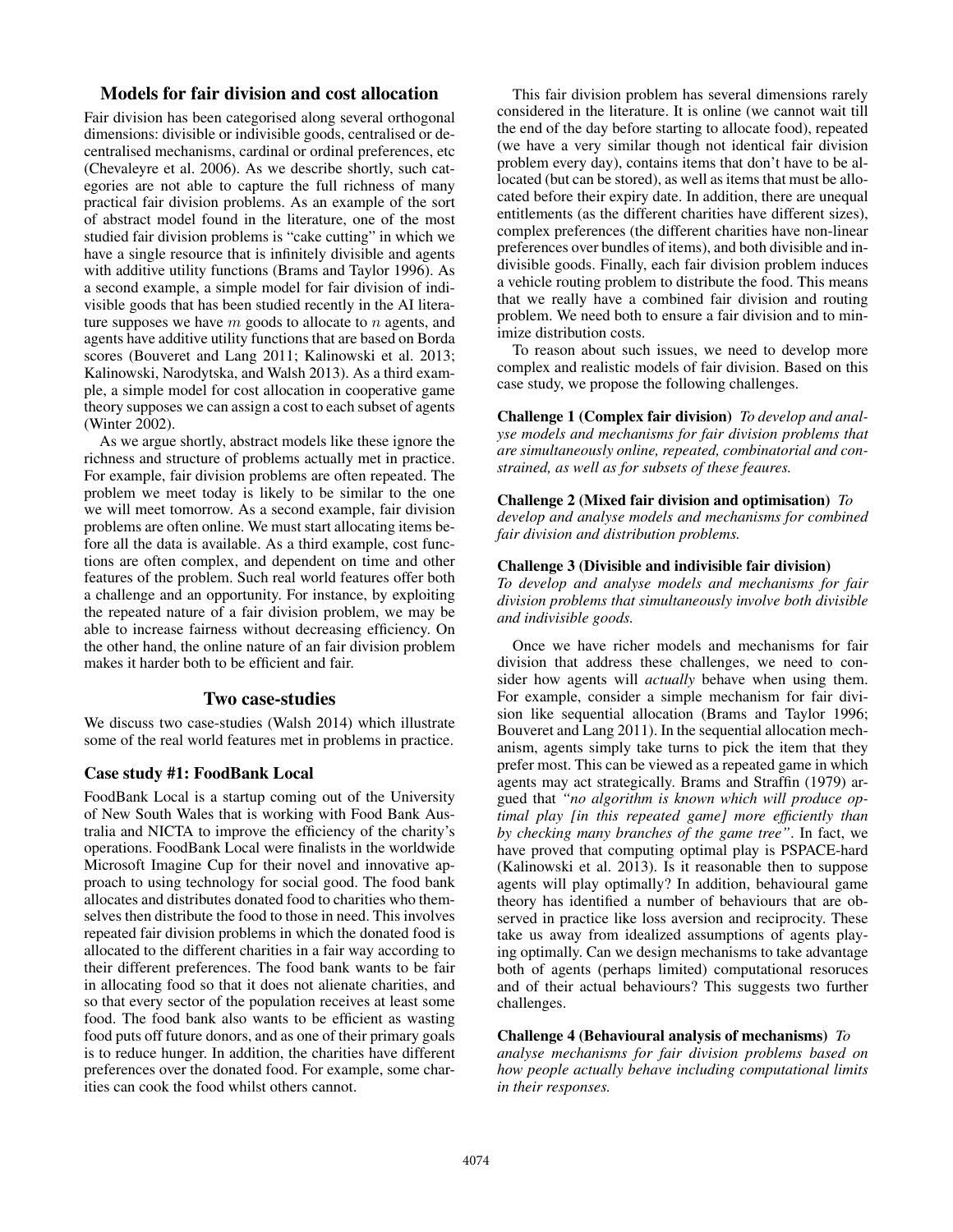Challenge 5 (Behaviourally optimised mechanisms) *To develop mechanisms for fair division problems that exploit how people actually behave to improve efficiency and fairness.*

Up till now, behavioural game theory has been largely a descriptive theory, attempting to model how humans behave in competitive situations by means of experimental observation (e.g. (Kahneman and Tversky 1979; Camerer 1997; 2003)). Our thesis is that we can use computation to turn behavioural game theory around into a normative theory that predicts how to build new mechanisms that work well in practice and exploits people's actual behaviours. Ultimately, we believe this will lay the foundations of a new field, which we call "*mechanism engineering*" where we identify the principles behind building mechanisms that work well in practice, taking into account how people actually behave. Mechanism design (Hurwicz and Reiter 2008) provides many of the theoretical foundations of how to build mechanisms with good properties. However, it does not consider the engineering principles of building mechanisms that work well in practice in large, complex, messy real world games. How, for example, can we build mechanisms that are robust? How do we build mechanisms that will scale well? And how should we test new mechanisms before releasing them in the wild?

### Case study #2: cost allocation

We have come across similar rich features in a partner's real world cost allocation problem. Consider delivering goods from a depot to locations on a road network. At each location there is a customer, e.g. a vending machine or shop, that has requested some goods, e.g. milk, bread, or soda. One challenge in such a setting is deciding the cost to serve each location. More precisely, we must divide the costs of transportation to each location in a fair and efficient manner. The results of such a "cost to serve" analysis can be used in several ways. We could, of course, simply charge locations their portion of the transportation costs. More realistically, we can use the cost allocation when (re-)negotiating contracts with customers. We may also use the cost allocation to deciding when to change distribution channels or distribution frequency to a given location.

A naive method to allocate costs is simply to use the marginal cost of each customer. Unfortunately marginal costs tend to under-estimate the actual cost. Consider just two customers a long distance from the depot. Each has a small marginal cost to visit since we are already visiting the other. However, their actual cost to the business is half the total cost. Fortunately, more principled methods to allocate costs exist like the Shapley value, and these cope with such problems. The Shapley value equals the average marginal cost of a customer in *every* possible subset of customers. It has nice axiomatic properties like efficiency (it allocates the whole cost), anonymity (it treats all customers alike) and monotonicity (when the overall costs go up, no individual costs go down). Indeed, it is the *only* cost allocation mechanism that satisfies these three properties. However, we run into several complications when applying it to the our distribution problem.

One complication is that the Shapley value is computationally challenging to compute in general (Chalkiadakis, Elkind, and Wooldridge 2011). It involves summing an exponential number of terms (one for each possible subset of customers), and in our case each term requires solving to optimality a NP-hard routing problem. One response to the computational intractability of computing the Shapley value, is to look to approximate it. However, we have proved (Aziz et al. 2014) that even finding an approximation to the Shapley value of a customer is intractable in general.

### **Theorem 1** *Unless P=NP, there is no polynomial time*  $\alpha$ *approximation to the Shapley value of a customer in a TSP game for any constant factor*  $\alpha > 1$ .

We have therefore considered heuristic methods based on Monte Carlo sampling (Mann and Shapley 1960; Castro, Gomez, and Tejada 2009), and on approximating the cost of the optimal route. We have also considered simple proxies to the Shapley value like the depot distance (that is, allocating costs proportional to the distance between customer and depot), the shortcut distance (that is, allocating costs proportional to the reduction in distance if we simply skip the customer), as well as more complex proxies based on good heuristics like the Christofides and Held-Karp heuristics. Our experiments demonstrate that such proxies, especially the more complex ones can work well in practice.

There are many other complications in this cost allocation problem. These reflect the fact that the problem is much richer than imagined in such a simple abstract model based on the cost of each possible subset of customers. This richness raises several other issues besides computational complexity which are rarely considered in the literature. Several of these issues are similar to those encountered in the food bank fair division problem. For instance, the cost allocation problem is repeated (every day, we deliver to a similar set of customers), and constrained (since we must deliver to all supermarkets of one chain or none, we must constrain the subsets of customers to consider only those with all or none of the supermarkets in the chain). However, there are also several new issues to consider including the heterogeneity of customers (the Shapley value supposes customers are identical, which is not the case in our problem as different customers order different amounts of product), the complexity of the cost function (the Shapley value ignores the fact that costs are time dependent due to traffic), and the robustness of solutions (a small change to the customer base can have a large knock-on effect on the cost to serve).

Based on this case study, we propose the following challenges in cost allocation.

Challenge 6 (Complex cost allocation) *To adapt cost allocation mechanisms like the Shapley value to deal with multiple real world features like heterogenous customers, constrained coalitions and complex cost functions.*

Challenge 7 (Approximate cost allocation methods) *To develop and analyse approximations for cost allocation*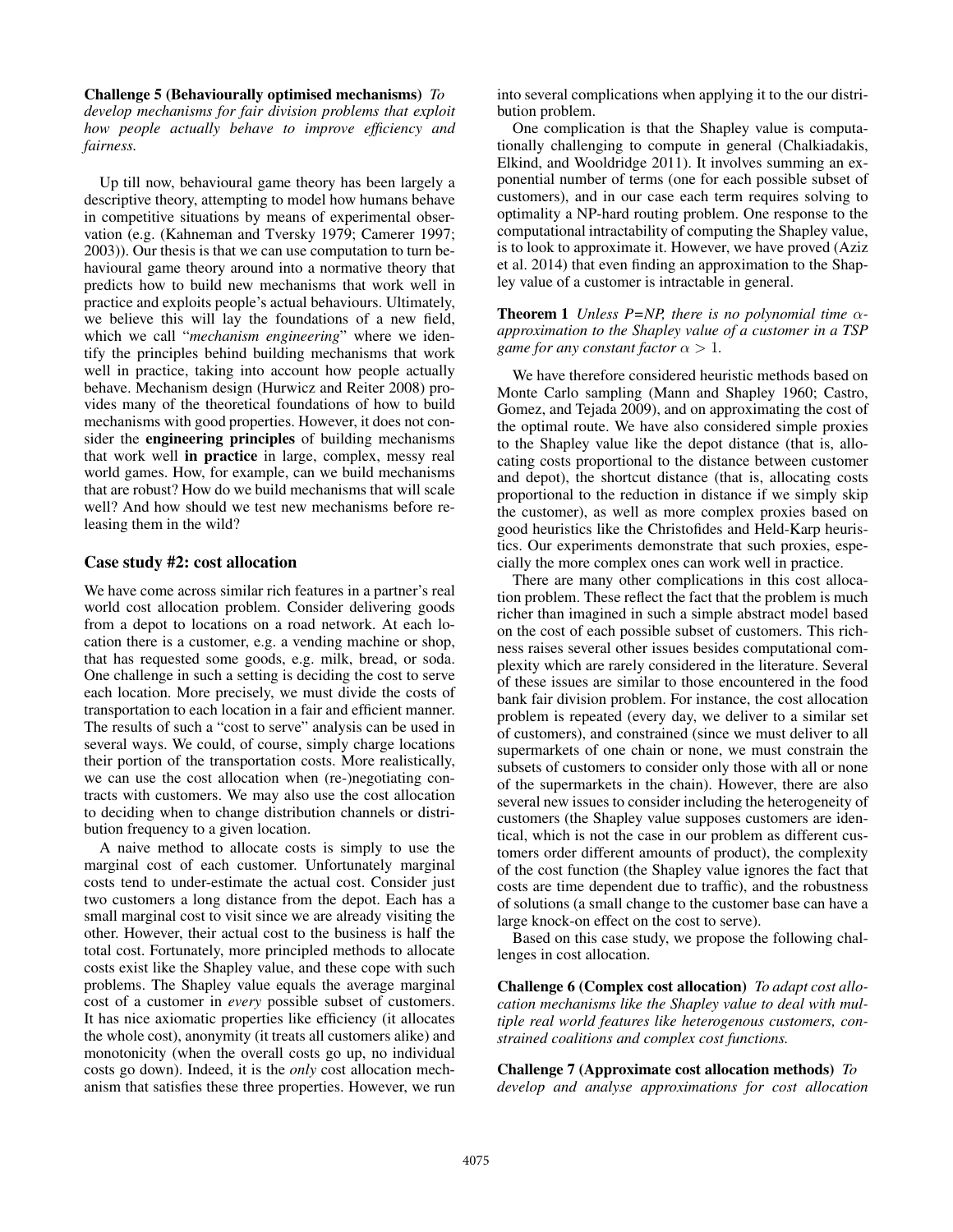*mechanisms like the Shapley value in complex vehicle routing games and other real life settings.*

#### Challenge 8 (Sensitivity analysis in cost allocation)

*To develop and analyse tools for performing sensitivity analysis for cost allocation methods like the Shapley value in both simple games, as well as in more complex vehicle routing games and other real life settings.*

## Related work

Richer models for fair division and cost allocation have been considered previously. For example, we have proposed an online version of the cake cutting problem in which agents arrive over time (Walsh 2011a). However, this model includes none of the other features that we have described here like repeated or constrained allocations. As a second example, Guo, Conitzer, and Reeves (2009) looked at repeated fair division problems with a single indivisible good. As a third example, Bouveret and Lang (2008) studied the fair division problems of indivisible goods when agents do not have completely ordered preferences over the goods, but instead have dichotomous and other succinctly specified types of preferences. Again, this model includes none of the other features that we have described here like repeated or constrained allocations. As a fourth example, Kash, Procaccia, and Shah (2013) set up a dynamic version of fair division, proposed some desirable axiomatic properties for such dynamic resource allocation, and designed two mechanisms that satisfy these properties. not. As a fifth example, Balan, Richards, and Luke (2011) studied a fairness in repeated game. However, a central assumption here was a centralized decision make who looked to maximize the leximin utility of the agents. As a sixth example, Engevall, Göthe-Lundgren, and Värbrand (2004) looked at cost allocation in a vehicle routing game with a heterogeneous fleet of vehicles. However, this study other features of the actual real world problem like the repeated nature of the delivery problems and the full complexity of the cost function.

We believe that putting together *multiple* real world features *simultaneously* presents a significant research challenge, and that computational power will help in many cases get good allocations. We do, however, note that there are several areas of resource allocation where more realistic models with multiple real world features have started to be analysed and fielded in practice including combinatorial auctions, kidney exchange, and course and school allocation problems (e.g. (Cramton, Shoham, and Steinberg 2006; Dickerson, Procaccia, and Sandholm 2012; Budish and Cantillon 2012)).

## **Conclusions**

We have proposed some challenges in fair division and cost allocation focused on developing richer, more realistic computational models, and designing mechanisms for such models that work well both in theory and in practice. Many of the new applications of such models will be in distributed and asynchronous environments enabled by the internet and mobile technology. It is here that computational thinking

and computational implementation is necessary, and is set to transform how we allocate costs and resources fairly and efficiently. Ultimately we need to design mechanisms that work well in practice for these richer models, even in the face of fundamental theoretical limitations that are likely to be discovered.

The motivation for these challenges comes out of two recent projects at NICTA involving fair division and cost allocation. Each is an allocation problem with several new dimensions, rarely considered in the literature. For example, our fair division problem is online, repeated, and constrained, whilst our cost allocation problem is also repeated and constrained, and additionally involves a complex cost function. These two case studies identify a number of features missing in many existing models. A number of research questions follow immediately from these case studies. For example, can we define new mechanisms for such complex models with good axiomatic properties? How do such mechanisms work in practice? Are there impossibility results that limit the properties that can be achieved with any mechanism in such complex models?

## Acknowledgments

The two case studies described here are joint with many colleagues including: Martin Aleksandrov, Haris Aziz, Casey Cahan, Charles Gretton, Phil Kilby, Nick Mattei. NICTA is supported by the Australian Government through the Department of Communications and the Australian Research Council through the ICT Centre of Excellence Program. The author is currently supported by the Federal Ministry for Education and Research through the Alexander von Humboldt Foundation, as well as by AOARD Grant FA2386-12- 1-4056.

## References

Aziz, H.; Cahan, C.; Gretton, C.; Kilby, P.; Mattei, N.; and Walsh, T. 2014. A study of proxies for Shapley allocation of transport costs. *Journal of Artificial Intelligence Research*. Under review.

Balan, G.; Richards, D.; and Luke, S. 2011. Long-term fairness with bounded worst-case losses. *Autonomous Agents and Multi-Agent Systems* 22(1):43–63.

Bessière, C.; Hebrard, E.; Hnich, B.; Kiziltan, Z.; Quimper, C.-G.; and Walsh, T. 2008. The parameterized complexity of global constraints. In Fox, D., and Gomes, C., eds., *Proceedings of the 23rd National Conference on AI*, 235–240. Association for Advancement of Artificial Intelligence.

Bouveret, S., and Lang, J. 2008. Efficiency and envyfreeness in fair division of indivisible goods: Logical representation and complexity. *Journal of Artificial Intelligence Research (JAIR)* 32:525–564.

Bouveret, S., and Lang, J. 2011. A general elicitation-free protocol for allocating indivisible goods. In Walsh, T., ed., *Proceedings of the 22nd International Joint Conference on Artificial Intelligence (IJCAI 2011)*, 73–78. IJCAI/AAAI.

Brams, S., and Straffin, P. 1979. Prisoners' dilemama